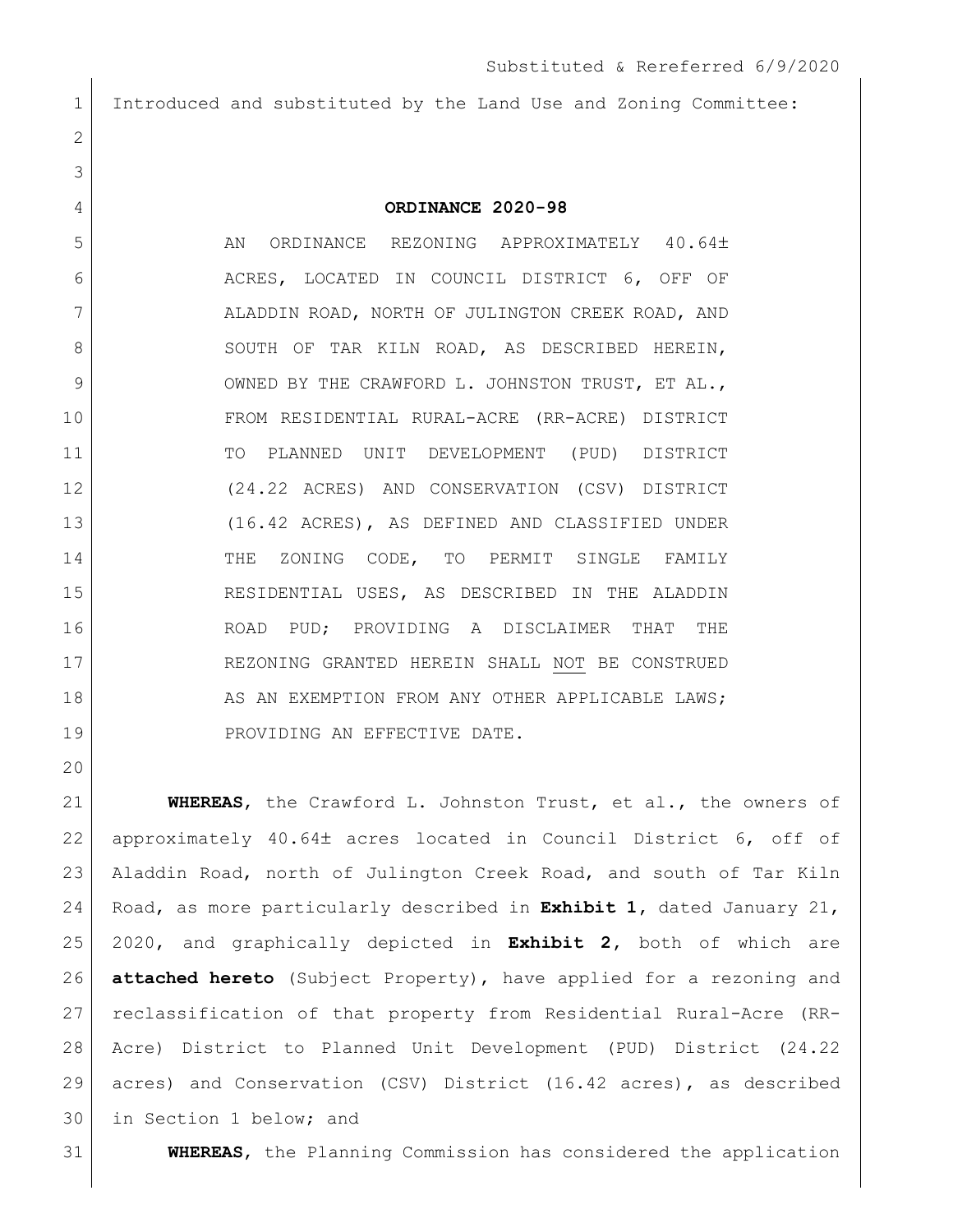1 and has rendered an advisory opinion; and

 **WHEREAS**, the Land Use and Zoning Committee, after due notice and public hearing, has made its recommendation to the Council; and

 **WHEREAS**, the Council finds that such rezoning is: (1) consistent with the *2030 Comprehensive Plan*; (2) furthers the goals, objectives and policies of the *2030 Comprehensive Plan*; and (3) is not in conflict with any portion of the City's land use regulations; and

 **WHEREAS**, the Council finds the proposed rezoning does not adversely affect the orderly development of the City as embodied in 10 the Zoning Code; will not adversely affect the health and safety of residents in the area; will not be detrimental to the natural environment or to the use or development of the adjacent properties in the general neighborhood; and will accomplish the objectives and meet the standards of Section 656.340 (Planned Unit Development) of 15 the Zoning Code; now, therefore

**BE IT ORDAINED** by the Council of the City of Jacksonville:

 **Section 1. Property Rezoned.** The Subject Property is hereby rezoned and reclassified from Residential Rural-Acre (RR-Acre) District to Planned Unit Development (PUD) District (24.22 acres) and Conservation (CSV) District (16.42 acres). This new PUD district shall generally permit single family residential uses, and is described, shown and subject to the following documents, **attached hereto**:

**Exhibit 1** – Legal Description dated January 21, 2020.

**Exhibit 2** – Subject Property per P&DD.

**Exhibit 3** – Written Description dated April 4, 2020.

**Exhibit 4** – Site Plan dated May 13, 2020.

 **Section 2. Owner and Description.** The Subject Property 29 is owned by the Crawford L. Johnston Trust, et al., and is legally described in **Exhibit 1, attached hereto**. The agent is Vernon H. Smith, 1 San Jose Place, Suite 7, Jacksonville, Florida 32257; (904)

 $- 2 -$